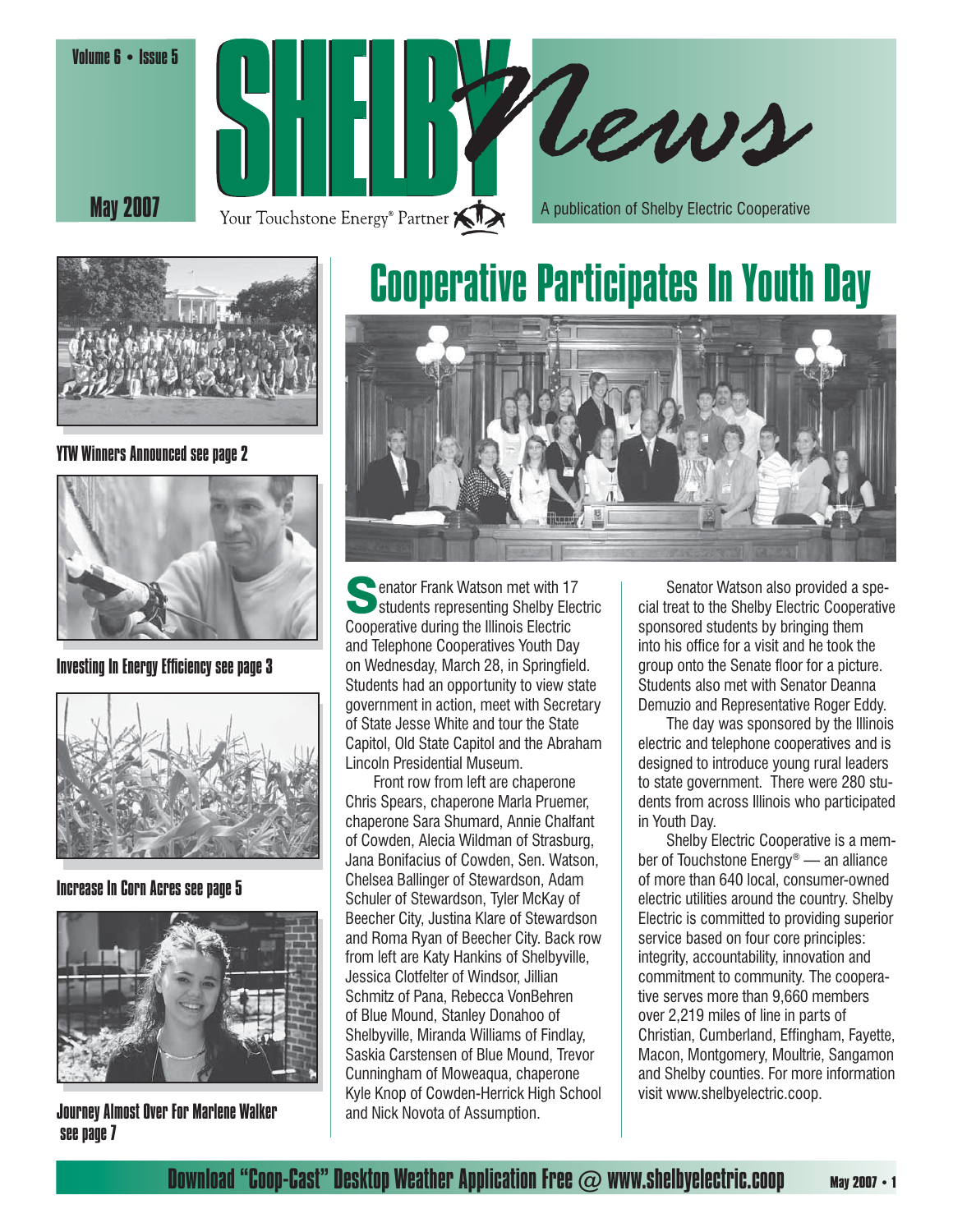

P.O. BOX 560 Shelbyville, IL 62565 **Phone: 217-774-3986 Fax: 217-774-3330 www.shelbyelectric.coop**

**Office Hours:** 7:30 a.m. - 4:30 p.m.

#### **Board of Directors**

**Darrell Shumard** *Chairman*

**John M. Scott** *Vice Chairman*

**Lawrence D. Oller** *Secretary*

**Richard Boggs** *Treasurer*

**J. Mark Lash**

**James McCoy**

**Jeff Standerfer**

**Jim Coleman** *President/CEO*

**Kevin Bernson & Chris Spears** *Editors*

**Christy Biddle** *Associate Editor*

**Janet Orr** *Proofreader*

**Shelby News** (USPS 021684) is published monthly for \$4.50 per year by Association of Illinois Electric Cooperatives, 6460 S. Sixth Frontage Road, Springfield, IL 62707. Periodical class postage paid at Springfield, Illinois and additional mailing offices.

**Postmaster:** Send address changes to Shelby News, P.O. Box 560, Shelbyville, IL 62565.

### Youth To Washington Tour Winners Announced



Out of a group of 17 students who attended the Illinois Electric and Telephone<br>Cooperative's Youth Day on March 28, two students were selected as winners of the Youth to Washington (YTW) tour. Two alternate winners were also selected.

 Pictured left to right are chaperone Marla Pruemer from Shelby Electric Cooperative, YTW alternate Alecia Wildman from Stewardson-Strasburg High School, YTW winner Jana Bonifacius from Cowden-Herrick High School, YTW winner Jillian Schmitz from Pana High School, YTW alternate Rebecca VonBehren from Meridian High School and chaperone Chris Spears from Shelby Electric Cooperative.

 Shelby Electric will sponsor Jana and Jillian as they join 80 other high school students on a weeklong trip to the nation's capitol in early June.

To learn more about the Youth To Washington tour visit www.youthtour.coop.

### Cooperative Welcomes A New Employee At Shelby DirecTV

**Tammy Carson started working for Shelby DirecTV**<br>as a Customer Service Representative on March 26, 2007. Tammy is a graduate of Dieterich High School and went to Business College in St. Louis. Prior to employment with the cooperative, Tammy worked for Shelby County State Bank. She has two children, an eight-yearold daughter, Autumn and an eleven-year-old son, Austin. Tammy enjoys spending time with her family and



enjoys scrapbooking. She loves the people here and looks forward to your calls at 774- 2323 regarding DirecTV or WildBlue Internet service. Be sure to stop by and say hi to Tammy on your next visit to Shelby DirecTV in the Shelby Electric Cooperative building on East Route 16 in Shelbyville.

Welcome to the cooperative family, Tammy.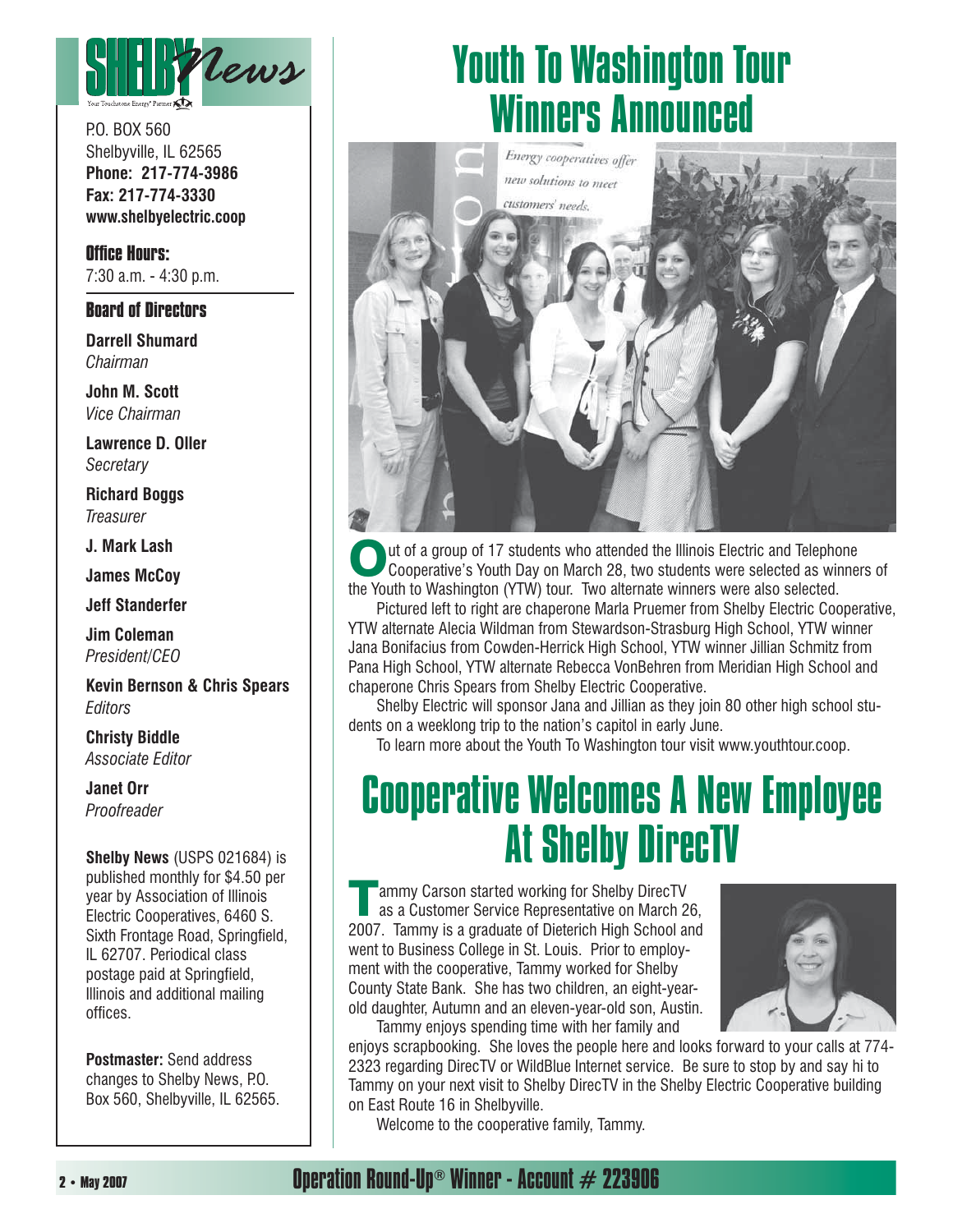### Doug Rye Says: **If You Are Going To Pay For It, Why Not Own It**



**Well, I wasn't sure what the title of** this month's column should be but I'm sure it got your attention. And isn't that what a title is supposed to do?

 I have spent my entire adult life helping folks just like you have more energy-efficient houses. It was important years ago and it is even more important now. In some places, utility rates have already increased considerably. In many other areas of our country, there are proposals to raise utility rates very soon. In my hometown, electric rates increased 50 percent this month. And guess what? All of a sudden, many of the folks in our church and around town want to talk to Doug Rye.

 Across the Arkansas River, in the next county, electric rates increased 38 percent just last month. I am now getting lots of calls from that area. When I was working in a western state recently, I was advised that approval had already been granted for a 10 percent rate increase for each of the next five years. That is actually more like a 70 percent increase when compounded.

 The stories go on and on. Fortunately, many families will be able to pay the increased bills. But others may have to decide between food, medicine or utility bills. My heart feels for those of you in that situation.

 Folks, it is time – I mean starting today – for us to start thinking of energy improvements as investments not just costs. In fact, statistics have shown for several years that energy improvements are among the best investments we can make. The improvements usually increase the value of your home, save

you money each month and make your house more comfortable.

 When I talk to people about investing money for energy efficiency in their new house or existing house, the question is often asked, "What's the payback?" That question has always puzzled me somewhat because they don't ask about the payback for the kitchen cabinets, bathroom fixtures, drapes, furniture, fireplace or anything else in the house for that matter. I guess the reason they don't ask is because those items have NO payback. Only by making energy efficiency improvements will you eventually get a payback. The payback for a roof radiant barrier might come in just one or two good hot summers through your energy savings, while the payback for ceiling insulation might take only one hot summer and one cold winter. Payback times will vary by improvement but there IS a payback.

 Now, pay close attention. I mean it. Let's say you make energy improvements that cost \$2,500 and those improvements saves you \$40 per month on utility costs. At the end of 5.2 years, you will have saved \$2,500 – that's a good payback. In addition to getting your money back, you will continue to make at least \$40 every single month in the future at today's utility costs. As utility rates increase, that amount may be \$50, \$60 or \$70, etc., per month savings.

 Now let's say you do not make the improvements. In that case, you will send the utility company \$40 extra per month. At the end of the 5.2-year period, you will have paid out the \$2,500 and you still haven't made the improvements. I could do five more pages here but I hope you get the point. You are going to



pay the costs of the improvements either way – so why not own them? I hope you will take this to heart and take action because this most certainly is from my heart, y'all.

Doug Rye, a licensed architect & the "King of Caulk and Talk", can be heard on radio stations across the country, including Illinois, on his syndicated radio program "Home Remedies." Visit his Web site www.DougRye.com, e-mail him at info@philliprye.com or call him (888) Doug-Rye if you have questions or want more information.

*Reprinted with permission from Doug Rye*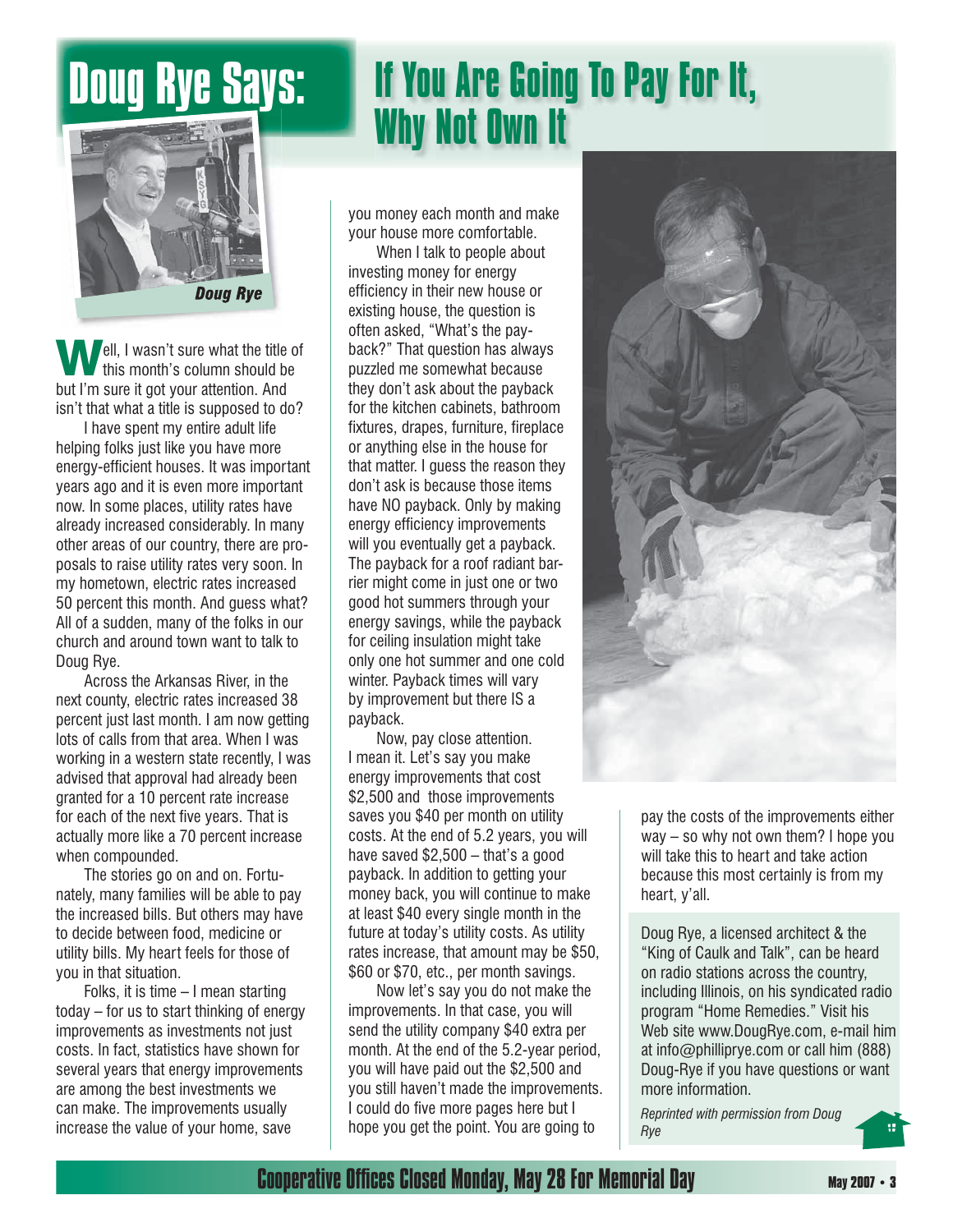# Member Exchange

#### **For Sale**

 Old barn to be torn down, Oak beams with wood pegs, make offer. Call 217-345-7929.

 25 plus varieties of Heirloom tomatoes including Mr. Stripey, Rutgers, Pineapple, Plum Lemon, Hill Billy, Big Rainbow, Red, Black and Yellow Brandywine, Black Krim and Soldackie to name a few, two miles west of Neoga on Trowbridge Road. Call 217-895-3774.

 Hunter's paradise raised ranch on 9 acres near Decatur, 3,250 sq. ft., 4 bedrooms, 2 1/2 baths, scenic views, 40 x 60 pole building with 4 offices, 2 half baths, shop area with overhead doors, plus large warehouse, will accommodate semi-tractor-trailer, \$269,900, will consider selling house and 1 1/2 acres, might also consider trading for ranch style home near Decatur. Call 217-865-2062.

 3 bedroom house in Assumption, fireplace, basement, attached 2 car garage, situated on large corner lot, \$69,900. Call 217- 855-2521.

 Ford 5 bottom semi-mounted high clearance plow, \$400; mobile work scaffold, 1 section mounted on wagon running gears, \$300; two concrete well tile, 3 ft. diameter, \$50; two row rotary hoe, 3 pt. hitch, \$100. Call 217- 824-2949.

 1966 2-ton Chevy grain truck with hoist; 1010 gal water tank; 52 x 47 replacement window. Call 217-738-2217, leave message if no answer.

 AKC Yorkie puppies, 1 female & 5 males, ready May 14, \$650 to \$800. Call 217-827- 6946.

 1989 Lincoln Town car with burgundy top, 102,000 miles, great shape, \$1,500. Call 217- 820-1526.

**Ethan Allen 2 piece bedroom set, double** dresser, chest with desk, pecan color, \$300; George Foreman family size grill with bun warmer and 2 slice toaster, new, still in box. Call 217-855-2521.

 1990 Dodge Omni, four door, over 100,000 miles, good paint & interior, too many new parts to list, \$1,450 obo. Call 217-971- 9548.

 John Deere turf tires and wheels off a John Deere 1070, rear - 44 x 18.00 - 20NHS, front - 27 x 8.50 - 15NHS, excellent condition. Call 217-562-9226 or 217-433-9225 after 6 p.m.

 Rugged liner under rail bed liner and tailgate guard for '05 – '07 Dodge Dakota Club cab, 6 1/2 foot bed, \$100. Call 217-825-3731.

 New chain saw mill Alaskan MKIII model G776 thickness rails, model G971 helper handle, Model G801A oiler kit assembly, all new, still in boxes, \$250; Smoky Bear large size collector's dolls, 50th anniversary model, never out of box, over 14 years old, \$60; Rain soft reverse osmosis drinking water filter system, \$100; new ACI paintball gun, Maverick Deluxe, VL200 view loader, PMI face mask and 1200 paint balls, \$125; 4-foot long ornate wood church pew, beautiful white oak, some quarter sawn, has carving details, great condition, \$200; antique Victorian walnut sheet music cabinet,  $15$   $\frac{1}{4}$ " deep,  $19$ " wide,  $25$ " tall plus  $9$ " legs, 5 shelves for sheet music storage, top is backed with a 7" x 18" mirror, \$175. Call 217- 768-4994.

 2002 4x4 Chevy Silverado LT Z-71, very low miles, short bed with Tanau cover, remote start, heated seats, leather, power locks and windows, we bought a diesel and need to sell, \$16,700, willing to negotiate; Layton Skyline 26 foot camper, sleeps 6, nice, clean, fully loaded with new refrigerator, we have upgraded and need to sell, willing to negotiate. Call 217-783- 2187 or 217-254-5909 or 217-259-5809.

 Two dining room tables each with six chairs; entertainment center holds up to 35" TV. Call 217-774-5815 after 5 p.m.

 1964 A.C. D19 wide front, good sheet metal, three-point conversion to fit all attachments, stage 1, runs good, \$4,500 obo. Call 217-549-5782.

 2000 two bedroom mobile home in Cowden, house siding, shingled roof, central air, stack washer & dryer, utility building, carport, finished front porch & deck, on rented lot or can be moved, like new. Call 217-783-2275 or 217-273-9133.

 1982 Model B8200 Kubota tractor, 3-point hitch, turf tires, 60" mid mower, recent clutch on front mower, new parts, \$2,600. Call 217- 768-3204 after 6 p.m.

 JD 350 9' sickle mower, low acres, one owner, excellent condition, \$1,200; 11 hp 30" snapper riding mower, good condition, \$200. Call 217-824-8250.

 7 year old Toshiba 32" color TV with built in cabinet, \$150; Royal Palm Tom turkey, large, \$30; bronze domestic wild Tom turkey, \$30; several Atari 2600 games and 12 2600 units, complete with joy sticks and paddles; 2 oneyear-old Buck Fallow deer. Call 217-226-4446.

 Everett upright piano with complete keyboard, great for children lessons. Call 217- 764-5289

 1968 Mattoon High School yearbook, \$50 obo; 1963 Mattoon Central Junior High School yearbook, \$20, might make deal on purchase of both, both in excellent condition. Call 217-752- 6254.

 1988 Cadillac, \$1,250; 1991 Buick Park Avenue, \$1,250; Sears snow blade, \$100. Call 217-235-3068.

 1995 Chevrolet Astro van, 143,638 miles, fair condition, \$2,500 obo. Call 217-345-3456 or 217-549-8103.

 Disc rotor lathe, Kwik-Way, \$995, obo; slot machine, Vegas style, \$495 obo, have others for parts; 9" radial arm saw, excellent condition, table is 8' long, \$95 obo. Call 217- 967-5118.

 1996 Coleman pop-up camping trailer, large Bayport model, sleeps 7-8 comfortably, awning, fridge, indoor/outdoor stove, heater, 2 king beds, garage stored, very clean, infrequently used, like new, \$3,950. Call 217-345- 4166.

 1650 Oliver tractor with a mounted Oliver 1610 hydraulic loader. Call 217-849-5293 after 5:00 p.m.

 73 IMP Aztec with trailer, 20', 302 cu in Mercury, vee hull, partial top and full cover, lots of bumpers and life jackets, lots of room and rides great in rough water, \$2,500 firm. Call 217-259-7445.

 Goldendoodle puppies available May 10th, extremely intelligent, friendly, shed-free and hypoallergenic, \$200 deposit required to reserve. Call 217-259-2726 or E-mail shelbyvilledoodlesandpoodles@yahoo.com

 Broyhill couch and chair, dark brown, hardly been used; 2000 and 2003 Mercury trailer hitches, attach to frame, \$50 each. Call 217-797-6372.

 3 bedroom home, carpeted thru out except kitchen and laundry room, 3 tract storm windows plus nice storm doors, forced air gas heat, central air, blown insulation, new water line, smoke detectors upstairs and down, off street parking and open alley and fenced in back yard, new concrete front porch steps, wide sidewalk, realtor says worth \$32,500, asking \$27,500. Call 217-317-1044 ask for Ruth.

 1950 Allis Chalmers 12-volt, new rubber, bush hog, rebuilt starter, new battery, \$1,500 obo; Barbie pink and white outdoor playhouse, \$35. Call 217-345-3456 or 217-549-8103.

 Birmingham Roller pigeons, Bill Penson strain, same strain for 30 plus years. Call 217- 895-3947 or cell 217-962-0972.

¨*Continued on next page*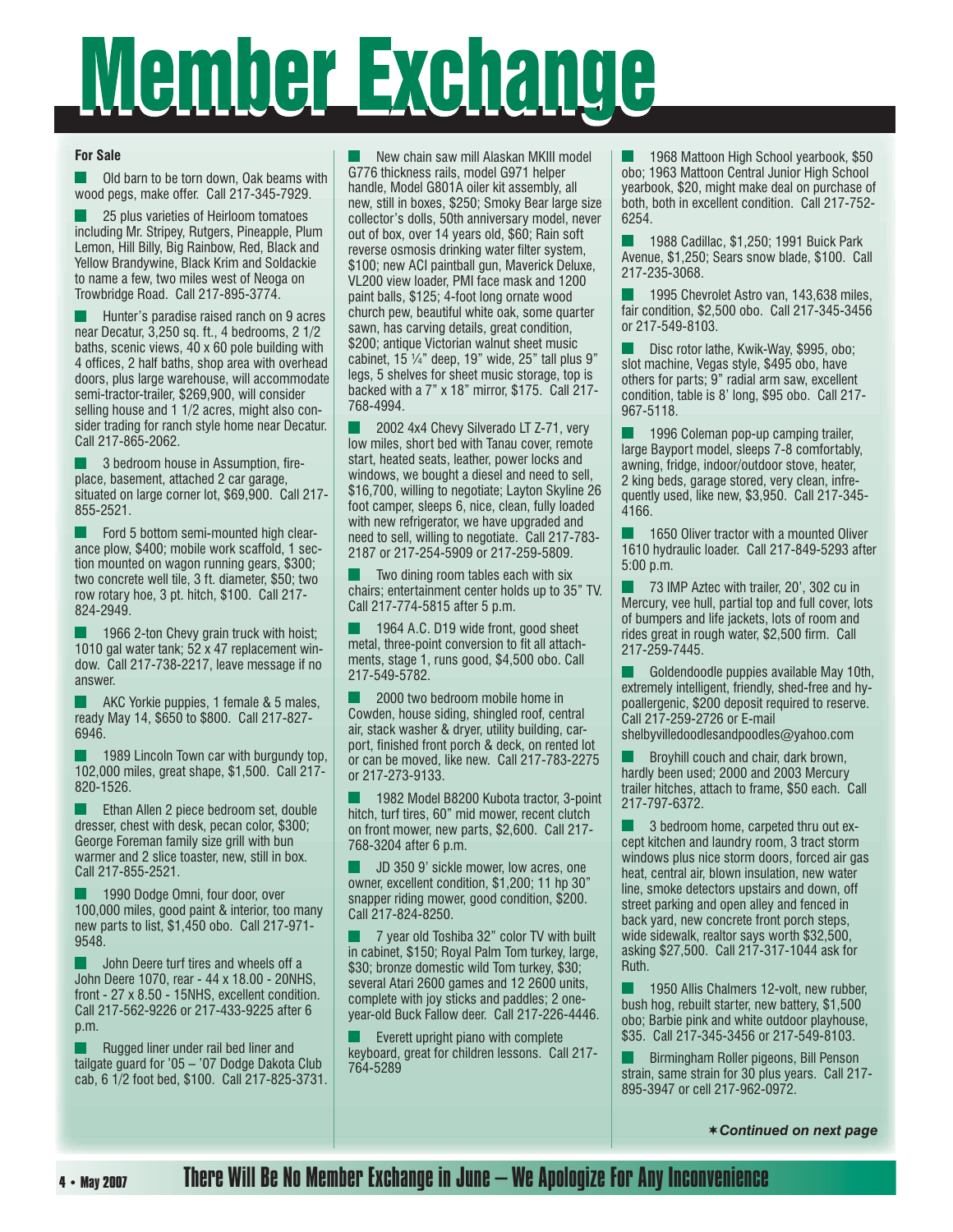#### *Member Exchange Continued* Member Exchange Continued

 Golf balls, 25¢ each or \$3 a dozen; solid oak 34" plant stand, \$50; solid Walnut grandfather clock, 85" tall, Hemle cable driven "flagship" triple chime movement, night shut off, second hand and moving moon dial, \$1,800. Call 217-539-4439.

18 foot by 48 inch round self-rising pool, all accessories plus chemicals, \$75. Call 217- 728-4624.

 1989 Arriva (Baja) 24' ski boat, 454 engine, ss prop, sink, fridge, cover, skis, tube, nice condition, \$8,200 obo. Call 217-822-1520 or 217-946-4256.

 1100 gallon polly water tank, no chemicals put in tank, \$150; bicycle carrier for 2 bicycles, fits on vans, \$50 obo. Call 217-856-3879 evenings.

#### **Wanted**

 Young calves, weaned and reasonably priced; used go-carts and mini bikes for grandchildren; miniature Ginny donkey; Dart C02 gun to shoot tranquilizer serum in animals' necks. Call 217-226-4446.

 Old motorcycles, any make, any condition, special interest in Triumphs. Call 217-325- 3224.

 Food dehydrator in good working condition and reasonably priced. Call 217-823-9902 leave message if no answer.

Hen Pea Fowls, 1 or 2. Call 217-865-2404.

 Livestock panels, corn crib panels, vents and tunnels. Call 217-348-8335.

 Old cars or parts, '75 or older, any condition. Call 217-254-0856 or 217-856-2233.

 Model 12, 16 gauge Winchester shot gun & single shot, any brand, 12, 16 or 20 gauge. Call 217-824-8250.

 Old toy farm tractors, implements and pedal tractors, any brand, any condition, no dealers please. Call 217-824-9460 or email list to: Baileyauction@hotmail.com.

#### **Free**

 2 four-year-old lab mix males, fixed, to country home, very well mannered & great with children, must remain together. Call 217-273- 4529.

#### **Services**

 Bobcat work, spread rock, dirt grading and cleanup, insured. Call 217-865-2062.

 Sanders Tree Farm, buy now from grower and save, can be used for wind break or planted singly, Colorado Blue Spruce, Norway Spruce, White Pine, Austrian Pine, Red Sunset or Crimson King. Call 217-325-4117 or 217-820- 4118.

**The Vard work, garden tilling, tree limb service** and hauling off of old scrap metal. Call 217- 226-4446.

 Tosetti and Associates Auctioneering Services, specializing in land sales, inquire about our experience, services and costs. Call 217- 563-8641.

 Lawson Pumping Service, septics, grease traps, car washes, residential and commercial. Call 217-728-8899 or 217-474-8795.

 Mowin' Joe's Lawn Service, commercial or residential, insured and bonded, cheap, Coles County area. Call 217-218-2022.

 "Small Haul", gravel driveway grading/refinishing, dirt/rock/gravel delivery and spreading, free estimate. Call 217-345-3393.

 Bailey & Aumann Auction Services, complete professional auction service with over 73 years experience. Call 217-824-9460 or email Baileyauction@hotmail.com.

## Ethanol Fuels Demand For More Corn Acres

**Solution** prices have enticed farmers to plant the biggest corn crop in 60 years because of the boom in the demand for ethanol as a gas-stretching fuel additive.

 "With corn prices predicted to hit records, growers will plant as much as 13 percent more corn than last year. At 88.5 million acres, 2007's crop will mark the most corn acreage since the mid-1940s and the single biggest one-year jump in memory," said Chris Hurt, agricultural economist at Purdue University.

 Jim Looft, County Extension Director, U of I Extension - Shelby County has noticed a gradual increase in corn acreage over soybeans for the past seven years, in and around Shelby County. Looft also thinks there will continue to be a shift to the number of corn acres being planted as more and more people are supporting the use of ethanol and E-85.

 Weather always plays a factor but government sources expect a bumper crop this year. With more corn being planted, this will mean less soybean and cotton production, which could raise prices for those commodities as well.

**Mark** Phelan, Manager of Coles County Farm Bureau, hasn't really noticed an increased in corn acreage over soybeans in his area but with the planned ethanol



plant being proposed in Coles County he expects to see a significant increase once the plant is built and contracts are out.

 President Bush is calling for greater use of ethanol to help reduce U.S. gasoline consumption by 20 percent in the next 10 years. At present, there are 114

U.S. ethanol plants in operation. Eighty more plants are planned, the Renewable Fuels Association reports.

*Chris Woodyard of USA TODAY contributed to this article*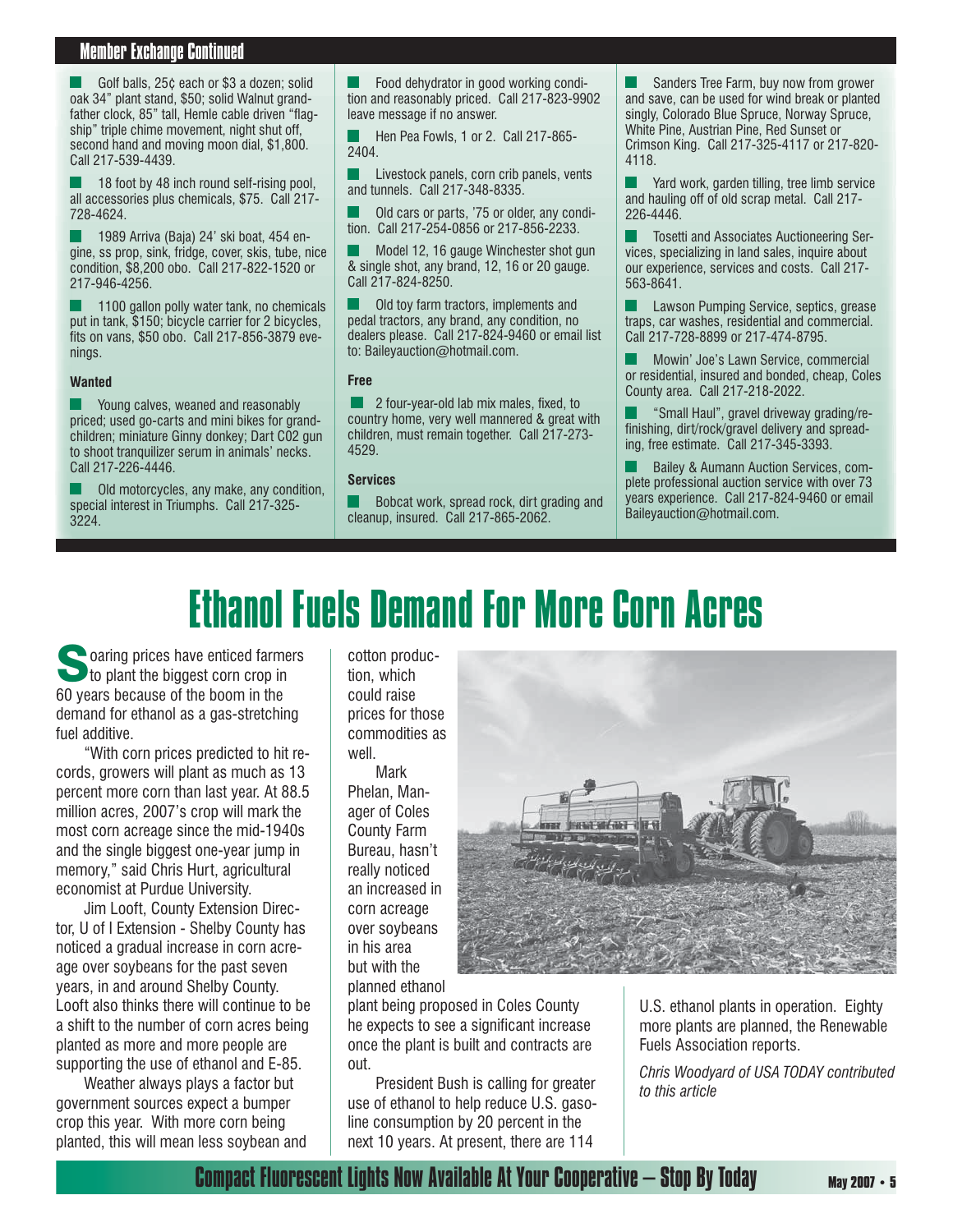# Pork Chop Recipes

### My Kid's Favorite Pork Chops

#### **Ingredients**

- 6 pork chops
- 2 tablespoons steak seasoning
- 1 (12 fluid ounce) can or bottle beer
- 1 (18 ounce) bottle barbeque sauce
- 2 onions, sliced

#### **Directions**

 Sprinkle pork chops with steak seasoning. Brown both sides in skillet. After the pork chops have been browned, remove them from the pan. Pour into skillet one can of beer. Stir the beer until all the particles on the sides have been incorporated. Pour in barbecue sauce and place the pork chops back into the pan. Add onions and cover. Simmer on low for 1 to 2 hours.

### Lemon Pepper Pork Chops

#### **Ingredients**

- 4 pork chops
- 1 tablespoon lemon pepper
- 8 tablespoons butter
- 8 tablespoons olive oil
- 4 teaspoons Worcestershire sauce

#### **Directions**

 Preheat oven to 400 degrees F. Tear off a generous square of tin foil for each chop, enough to wrap and seal completely. Coat both sides of each chop with lemon pepper. Put 1 tablespoon butter and 1 tablespoon olive oil in the middle of each square of tin foil. Put the peppered chops on top of the butter and oil. Put 1 tablespoon of butter and 1 tablespoon olive oil on top of each chop. Add 1 teaspoon Worcestershire sauce over the top of each chop. Wrap each chop tightly and place on middle rack of oven. Bake for 35 minutes.

#### **Ingredients**

**Directions**

- 3 eggs, lightly beaten
- 3 tablespoons milk
- 1 1/2 cups Italian seasoned bread crumbs
- 1/2 cup grated Parmesan cheese

### Italian Breaded Pork Chops

- 2 tablespoons dried parsley
- 2 tablespoons olive oil
- 4 cloves garlic, peeled and chopped
- 4 pork chops

 Preheat oven to 325 degrees F. In a small bowl, beat together the eggs and milk. In a separate small bowl, mix the bread crumbs, Parmesan cheese, and parsley. Heat the olive oil in a large, oven-proof skillet over medium heat. Stir in the garlic and cook until lightly browned. Remove garlic, reserving for other uses. Dip each pork chop into the egg mixture, then into the bread crumb mixture, coating evenly. Place coated pork chops in the skillet and brown about 5 minutes on each side. Place the skillet and pork chops in the preheated oven and cook 25 minutes.

### Pleasant Pork Chops

#### **Ingredients**

6 pork chops Salt and pepper to taste 3 tablespoons butter 1 onion, chopped 1 clove garlic, minced

3/4 cup chicken broth 1 bay leaf 1 cup sour cream 2 teaspoons paprika

#### **Directions**

 Sauté onion and garlic in hot butter. Remove from skillet. Trim excess fat from chops and sprinkle with salt and pepper. Brown chops in skillet; pour off fat. Lower heat; add bay leaf and chicken broth. Cook covered over low heat for 1 hour. Transfer chops to a serving plate, but keep them hot. Heat juices in skillet and reduce to half. Add the sour cream, onion-garlic mixture and paprika, blending thoroughly. Heat through, but don't boil. Pour over pork chops and serve.

### Marinated Baked Pork Chops

#### **Ingredients**

- 1 tablespoon soy sauce
- 2 tablespoons vegetable oil
- 1 tablespoon Worcestershire sauce
- 1 teaspoon lemon juice

2 tablespoons brown sugar 2 tablespoons ketchup 6 pork chops, trimmed

**Directions**

 Preheat oven to 350 degrees F. In a small bowl, thoroughly blend soy sauce, vegetable oil, Worcestershire sauce, lemon juice, brown sugar, and ketchup. Place pork chops in a medium baking dish, and spread with 1/2 the sauce. Bake pork chops 30 minutes in the preheated oven. Turn and spread with remaining sauce. Continue baking 30 minutes.

**If you have recipes to share, mail them to: Recipes P.O. Box 560, Shelbyville, Illinois 62565 or P.O. Box 709, Mattoon, Illinois 61938.**

 **6 • May 2007** Remember To Call J.U.L.I.E. Before You Dig – 1-800-892-0123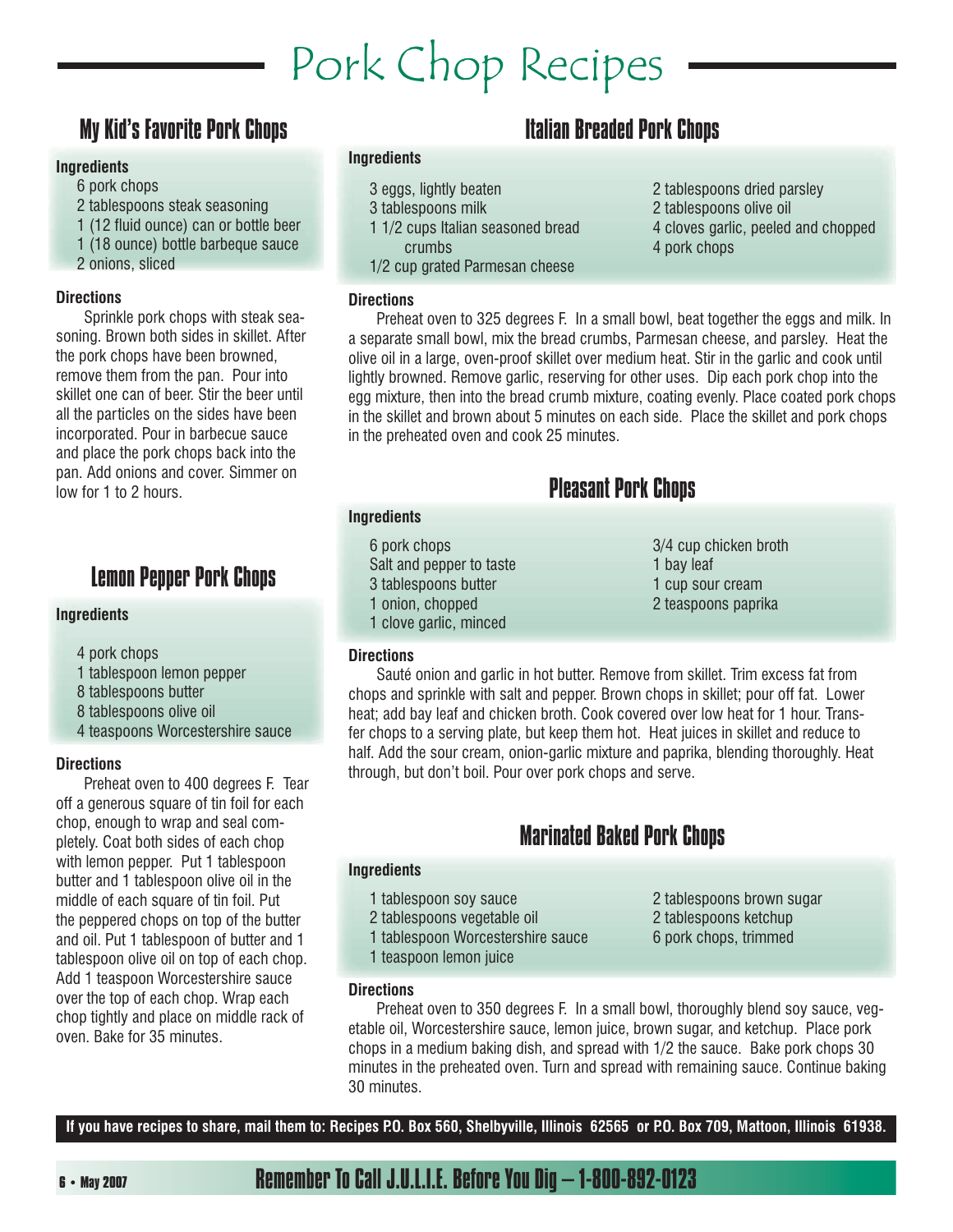# Local Student's Whirlwind Journey Almost Over

 $\Box$  or Marlene Walker this past year has been one exciting experience after another. Walker was first selected to attend the 2006 Youth Day in Springfield by her school guidance counselor at Windsor High School. She was then chosen from among her fellow students to attend the 2006 Youth to Washington Tour and was sponsored on that all-expenses paid trip by Shelby Electric Cooperative.

 During the Youth to Washington Tour, Walker gave a speech to the Illinois participants, seeking to be chosen as the group's delegate for the Youth Leadership Council (YLC). The other students agreed she was the strongest candidate. After the trip, Walker returned to Washington, D.C. to meet with delegates from the other states in the country and to learn more about speech writing, presenta-



tion and how cooperatives have helped improve our country in many ways.

 She has attended workshops, given speeches at various state and national meetings and recently attended the NRECA annual meeting and represented the State of Illinois by carrying the Illinois flag during the opening ceremony. She

also gave a speech and attended the 2007 Youth Day held recently in Springfield.

 "I can't begin to describe my appreciation to Shelby Electric Cooperative and their participation in this program. If it wasn't for Shelby's participation, I would not have had the opportunity to be the YLC delegate representing Illinois," said Walker. "The experiences and the people I've met over the past year will stay with me for the rest of my life and I encourage all junior and senior high school students to ask their guidance counselors about the Youth to Washington Tour," continued Walker.

 Marlene will conclude her Whirlwind Journey with her presence at the cooperative's annual meeting June 15.

# If the power goes out will you be ready?